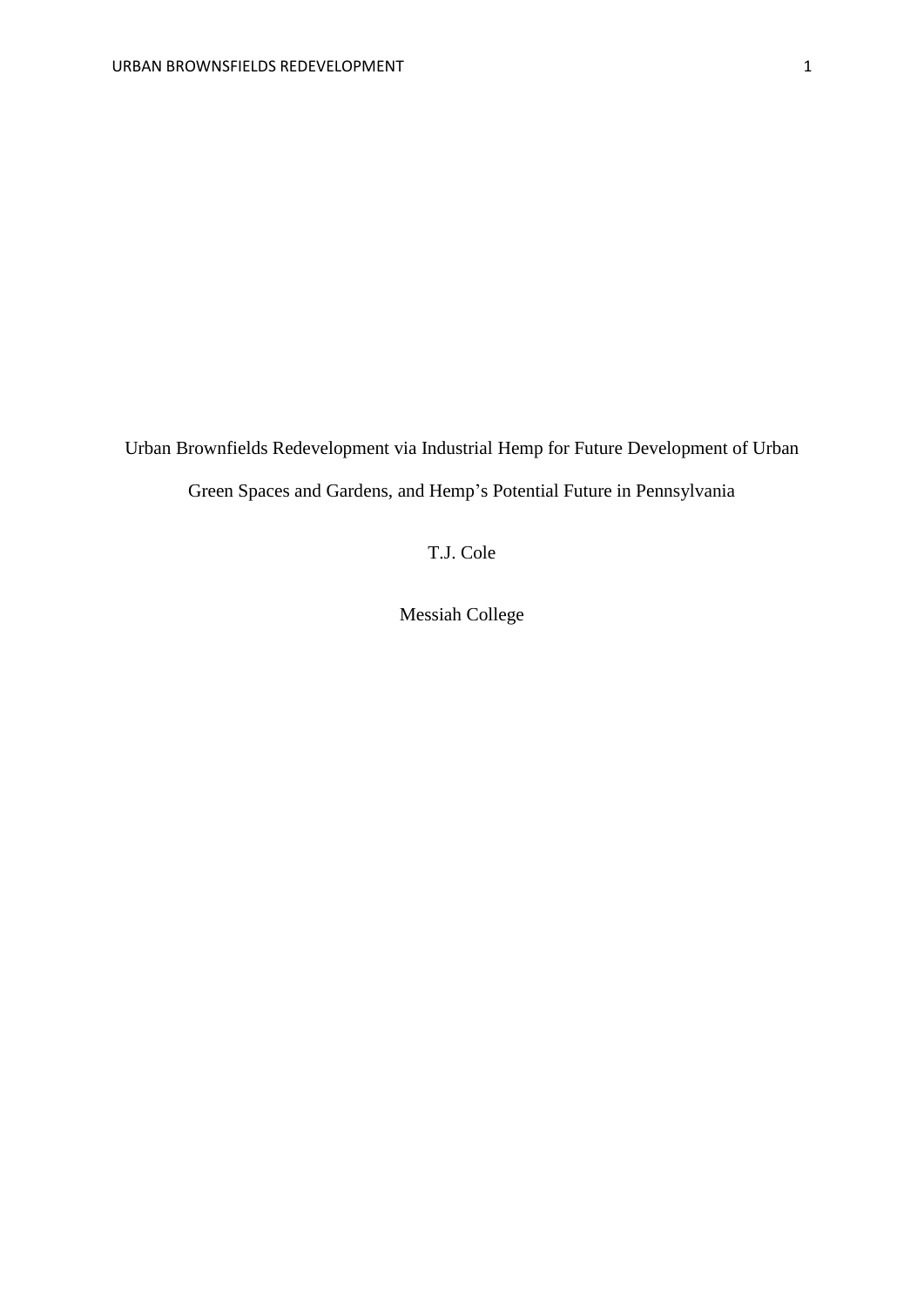While it is universally known in sustainability that urban areas lack access to healthy, local food, and green space, few people outside the field seem to know amelioration tactics. Brownfields redevelopment has long been accepted as a means of urban restoration, but it hardly seems to hold true to a scientific dogma. "Gary", Executive Director of an urban farm non-profit in Pennsylvania, claims to have spent several years adding organic material to his vacant lots and eventually brining in his own topsoil (personal communication, February 18, 2015). Though this method worked, and "Gary's" farm has flourished immensely, it does not seem to have been the most efficient means of conditioning a dilapidated and contaminated soil plot for vegetative growth. Industrial hemp, which is on the verge of legalization in the state of Pennsylvania,<sup>1</sup> has the proven ability to not only withstand contaminated soils, but accumulate the toxins within. $2$  Such poor soil qualities are characteristic of brownfields, defined as "real property, the expansion, redevelopment, or reuse of which may be complicated by the presence or potential presence of a hazardous substance, pollutant, or contaminant."<sup>3</sup> Vacant lots in urban areas are all potential brownfield sites, which may be phytoremediated via industrial hemp by a state Voluntary Cleanup Program (VCP) for future development of green spaces or community gardens. A main struggle for starting urban farming businesses seems to be fertile, healthy soil- the state of the ground's health and its requirements for revitalization discourage one's initiative for garden growth. Brownfield development in conjunction with industrial hemp will eliminate the first step for urban gardeners' careers. Proposed here is a phase-oriented restorative research framework on using higher education institutes to do research on hemp as a phytoremediator on urban brownfields, which will facilitate creation of green spaces and urban gardens for local communities.

Brownfields redevelopment is a trademark of sustainable land use due to the economic and societal benefits of restoring an underused urban parcel being greater than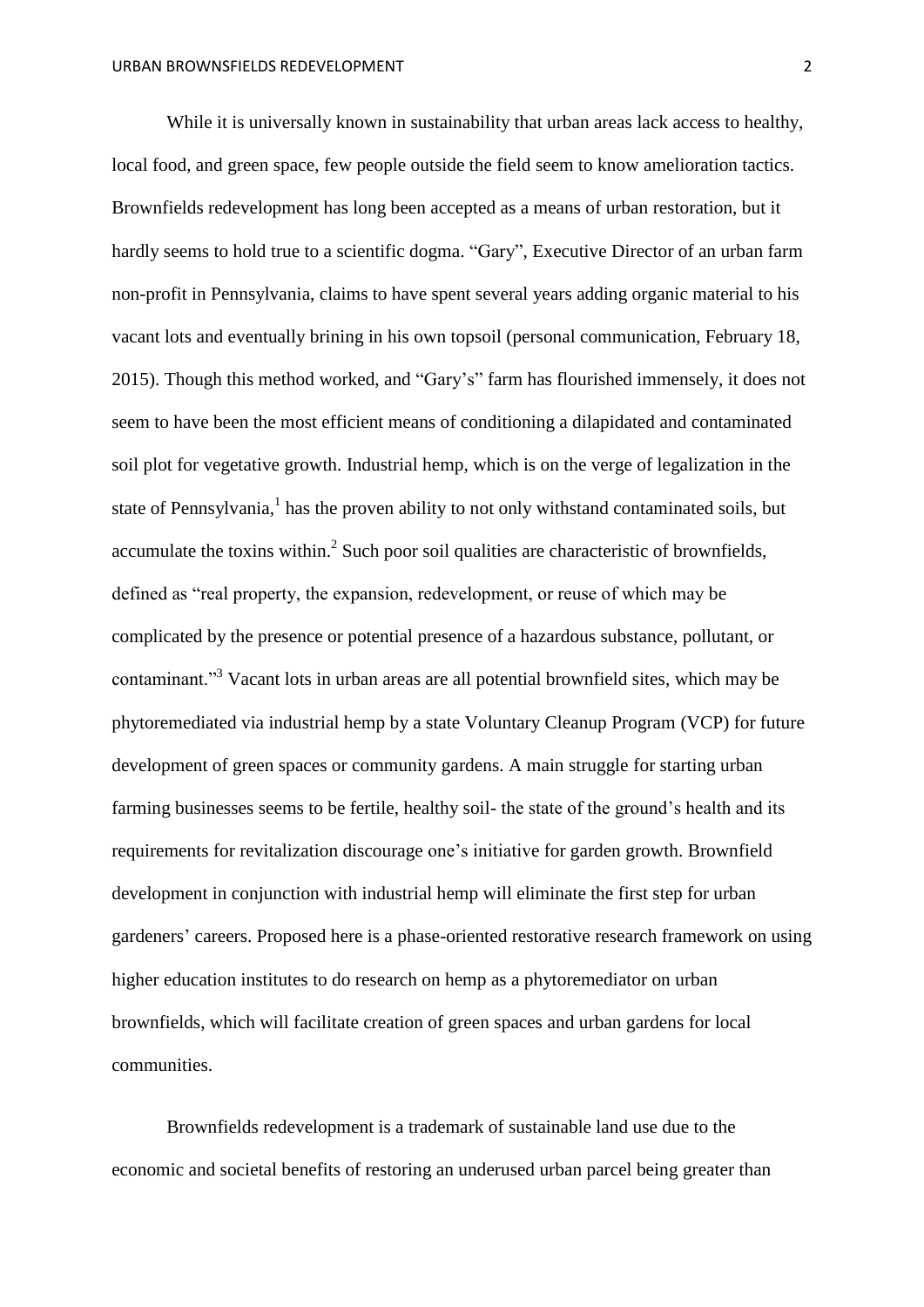similar development on greenfields.<sup>4</sup> Goals of the smart-growth movement mesh well with those of brownfield redevelopment. Successful restoration of urban land includes integrated decision making, public involvement, and measureable outcomes for sustainability embodied in program designs.<sup>5</sup> A challenge of brownfields redevelopment is the enormity of such a task- a 2004 report by the National Association of Local Government Environmental Professionals (NALGEP) and the Northeast-Midwest Institute (NEMW) predicts that there could be as many as one million brownfield sites nationwide.<sup>6</sup> A main component of brownfields redevelopment is smart-growth, which refers to the "the myriad 'creative strategies to develop in ways that preserve natural land and critical environmental areas, protect water and air quality, and reuse already-developed land"<sup>7</sup>. Pennsylvania has over a decade of experience in brownfields remediation,<sup>8</sup> and was consequently founded on hemp.<sup>9</sup>

According to Hemp Basics ®, a manufacturer and distributor of hemp products since 1991 based in Warren, New Jersey, one acre of hemp has the ability to produce as much fiber as two to three acres of cotton. Little to no pesticides are used for hemp as well, and a single acre of hemp can produce as much paper as two to four acres of trees; hemp paper is also sturdier than tree paper, can be recycled more frequently, and requires fewer chemical inputs in manufacture. Harvest only comes after about 120 days.<sup>10</sup> The plant's intricate properties contribute to its four basic uses: food, fiber, fuel, and medicine.<sup>11</sup>

Fibers from hemp are extensively used in products including, but not limited, to fabrics and textiles, spun fibers (rope, yarn), paper, carpeting, home furnishings, construction and insulation materials, composites, and auto parts. $12$  Hurds, short and woody fibers in hemp's stalk interior,<sup>13</sup> are used for animal bedding, papermaking, composites and material inputs. Hemp seed and oilcake are useful in various foods and beverages, while having value as an alternative protein source. Oil from hemp seed is found widely in body-care items and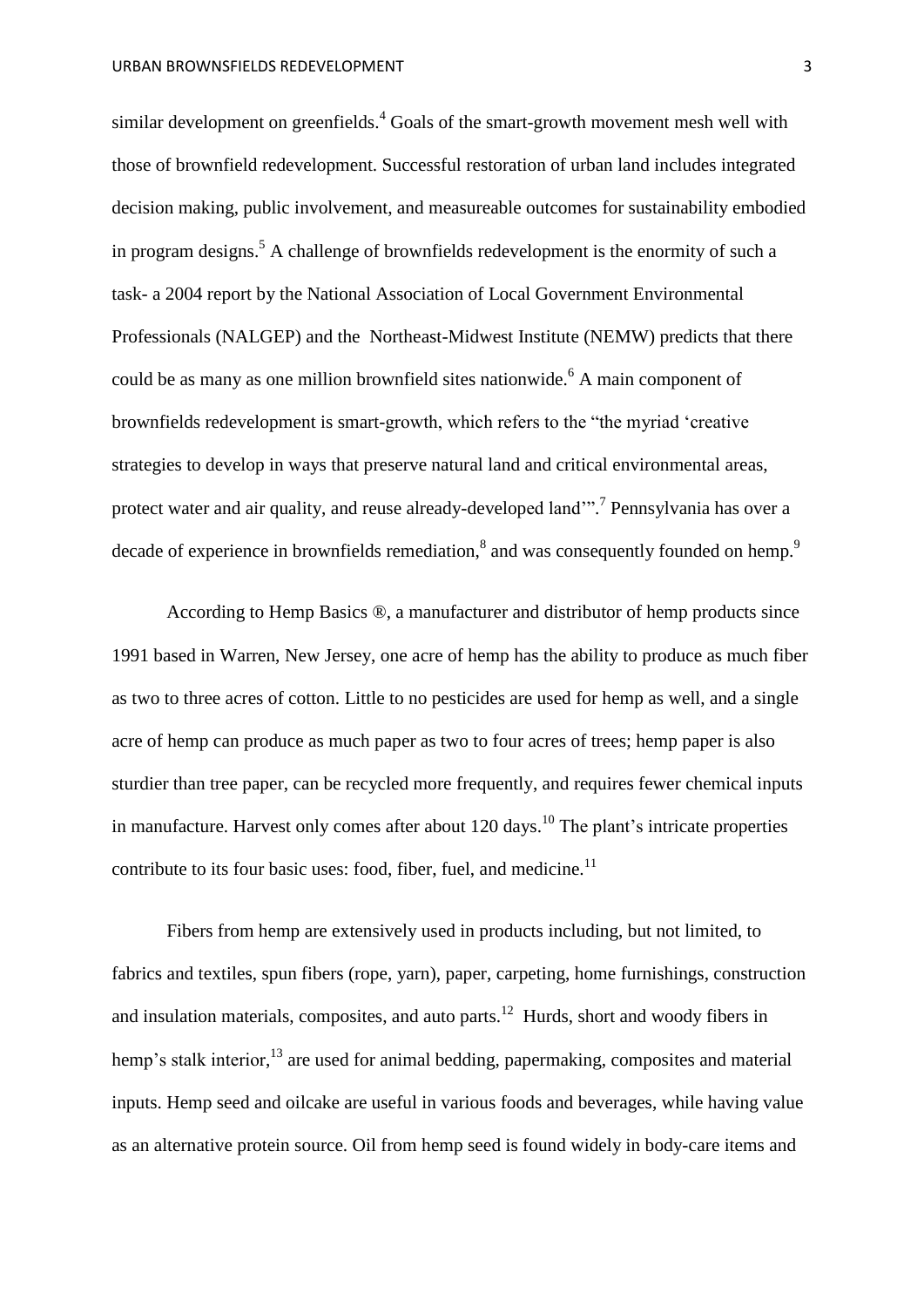nutritional supplements; the seed is also utilized as industrial oils, cosmetics, and pharmaceuticals. The global market for hemp may include more than 25,000 products in the nine submarkets: agriculture, recycling, automotive, textiles, food items, paper, construction materials, furniture, and personal care.<sup>14</sup> A commonly overseen use for hemp, especially before the plant gets to manufacturing operations, is its usefulness in phytoremediation of contaminated soil.

Overall, hemp plants are exceptional against heavy metals in soils, as shown by a study conducted in China. Eighteen cultivars of hemp were tested for tolerance and accumulation of cadmium (Cd) contaminated soils, screened for its potential bioenergy production in Cd-rich soils, and identified for its phytoremedial use.<sup>15</sup> Pot tests we done in a greenhouse of Huaibei Normal University in Huaibei, China. Soils were treated with Cd at 25 mg/kg, with separate control pots containing no  $Cd<sup>16</sup>$  After 45 days, the seedlings were harvested and conditioned for analysis. Measurements for tolerance was expressed in percent as "Tolerance Index" (TI). Translocation factor (TF) and bioconcentration factor (BCF) were measurements for total Cd in shoots from roots, and total Cd in shoot and/or root compared to soil Cd, respectively, also expressed as percentage.<sup>17</sup>

The following measurements, with equations, were used for evaluation of plant growth and accumulation of metal: Tolerance Index (TI) was expressed for root and shoot biomass as TI=100x[biomass] $_{Cd}$ /[biomass]<sub>control</sub>, Translocation factor (TF) as TF=[Cd] $_{shoo}$ /[ Cd]<sub>root</sub>, and bioconcentration factor as BCF=[Cd]<sub>shoot or root</sub>/[Cd]<sub>soil</sub>.<sup>18</sup> TI ranged as high as 93% for shoots and 89% for roots.<sup>19</sup> Cd content in shoots ranged from 11.4-24.9 ppm, but was significantly higher in roots, ranging from 217-481 ppm. Such was emphasized by a considerably low TF of  $3.15$ -12.70.<sup>20</sup> Chlorophyll concentration decreased only slightly, with a few cultivars having statistically insignificant change, indicating photosynthetic potential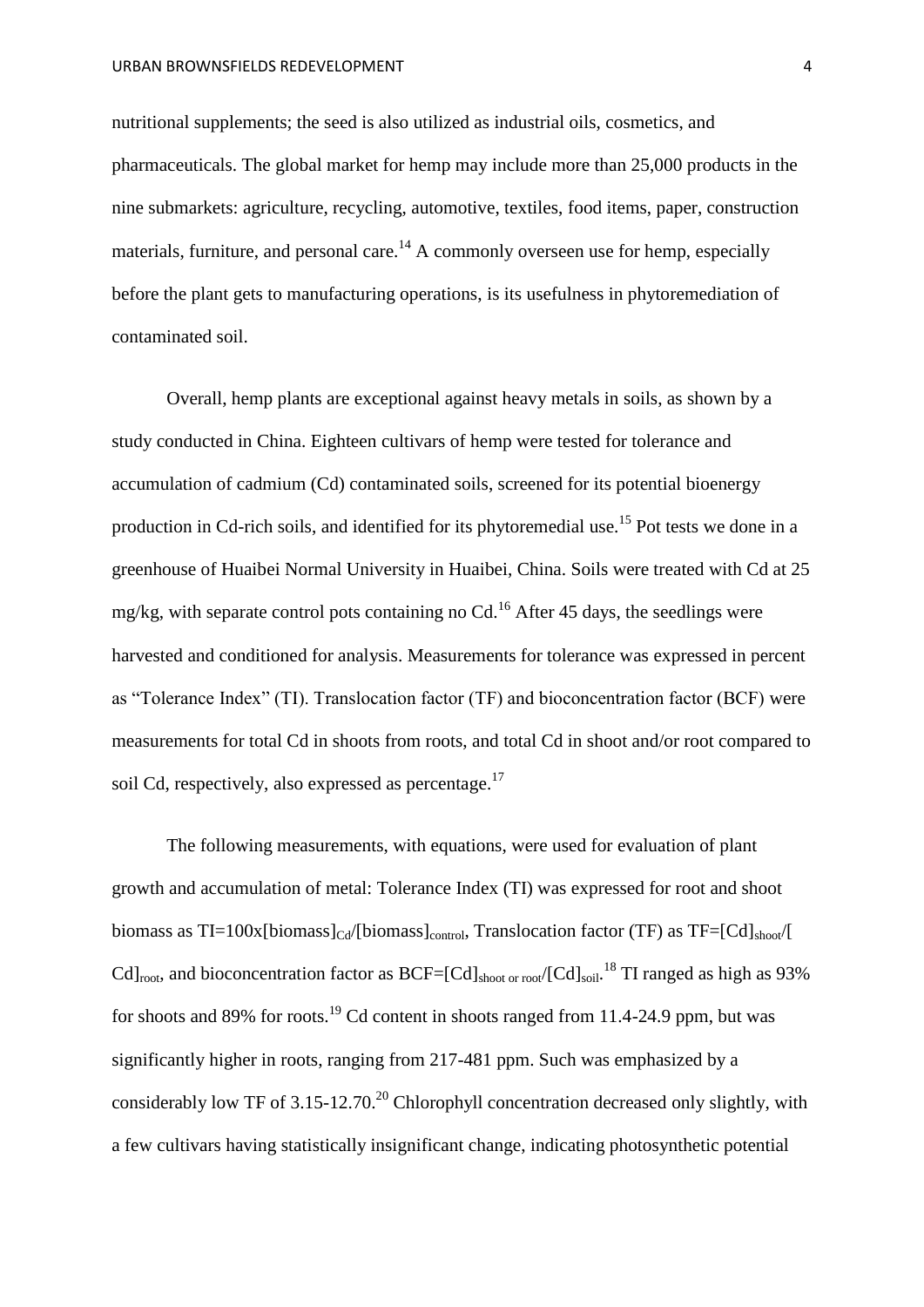under high stress.<sup>21</sup> Results showed that all but three of the studied cultivars were considered to be good biodiesel crop candidates for phytoremediation in Cd contaminated soils.<sup>22</sup> Research associates in Pakistan contributed further to deepen the knowledge pool research on hemp's phytoremedial potential cadmium plus four other heavy metals.

Ahmed et. al. claim that hemp makes a premium candidate for phytoremediation due to high biomass, long roots and a short life cycle.<sup>23</sup> Hemp also has a high capability to absorb and accumulate heavy metals (HMs) lead (Pb), nickel (Ni), cadmium (Cd), zinc (Zn), and chromium. Underlying their main research goal was to identify and define GSR and PLDa genes from hemp plants, as the genome has yet to be sequenced and the responsible genes for stress tolerance of HMs are unknown; identification of the two genes could allow deduction of molecular pathways involved metals tolerance and uptake in hemp.<sup>24</sup> Cited in the document was the Chernobyl nuclear waste disaster, which, prior to the Pakistani experiment, provided the perfect opportunity for hemp phytoremediation.<sup>25</sup>

Hemp was planted in the contaminated soils of the Chernobyl disaster site in the Ukraine, and it was revealed that the plant can take up considerable amounts of HMs from contaminated soil thanks to high biomass and deep roots. <sup>26</sup> Researchers in Pakistan discovered a higher accumulation of Cu, Cd, and Ni, at 1520 mg/kg, 151 mg/kg, and 123 mg/kg, respectively.<sup>27</sup> Also cited in the document were a myriad of related studies, reporting accumulation of the former three elements, as well as Pb, Zn and chromium (Cr), which makes hemp suitable for soil remediation.<sup>28</sup> Other studies have found that HM accumulation increases with growing concentrations of HMs in the soil.<sup>29</sup> Another reported study elected hemp as the best bioaccumulator of Cd out of eight potential energy crops.<sup>30</sup> Heavily suggested is the notion that hemp is able to avoid cellular damage by activating different molecular mechanisms, the antioxidant system in particular.<sup>31</sup> It is concluded that hemp is a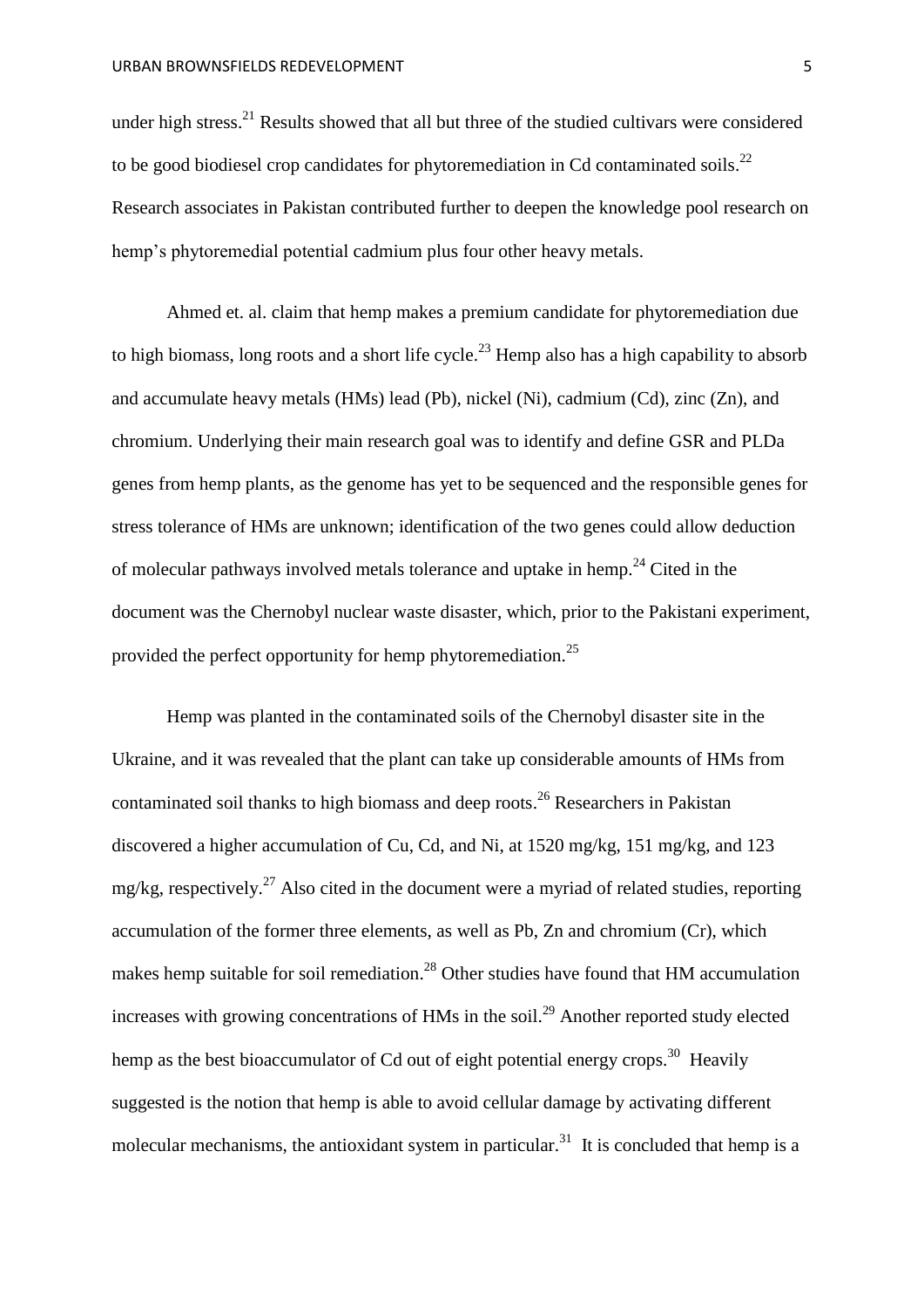great potential candidate to remove heavy metals from the soil, notably Cu, Cd, and Ni.<sup>32</sup> In the future, the brownfields redevelopment industry may want to consider phytoremedial hemp as the starting tool for urban improvement, but progress does not stop here.

Hemp phytoremediation is a new potential first step in the process of brownfields redevelopment. Once the soil is detoxified, and the hemp is cleared, implementation of cover crops must ensue to nurture the soil. State voluntary cleanup programs (VCPs) and volunteers of the surrounding community must band together for the formation of green spaces. In a perfect world, the green space will either remain in place indefinitely, or be transformed into a garden for local food if a willing and qualified gardener shows interest. However, zoning laws will render transformation of a public botanical refuge to a food garden to be a cantankerous endeavor. It would be best to determine into what the brownfield will be converted during the project's infancy. The EPA offers grants for tasks to make green-space creation possible.<sup>33</sup> Regardless of whether a redeveloped parcel of urban land is rebirthed into green sanctuary in the concrete jungle, or becomes transformed into the community's supply of local food, there is a broad acknowlegement that a good environment can enhance quality of life while advancing economic competitiveness.<sup>34</sup> Despite a high possibility of success with this measure, barriers are present.

As of the beginning of the year 2016, Pennsylvania is on the verge of legalizing industrial hemp. (Author's note: this statement is subject to change). Section 3, Article B of Senate Bill No. 50 used to state that the department under its agricultural pilot program, or an institution of higher education within the Commonwealth of Pennsylvania, holding a permit, may cultivate industrial hemp for the purpose of research, including marketing studies.<sup>35</sup> House Bill No. 967 also elaborated in Chapter 7, Section 704, Article b, stating "Industrial hemp shall be grown or cultivated in a manner that complies with the following: (1) Ensures that only institutions of higher education and the department be used to grow or cultivate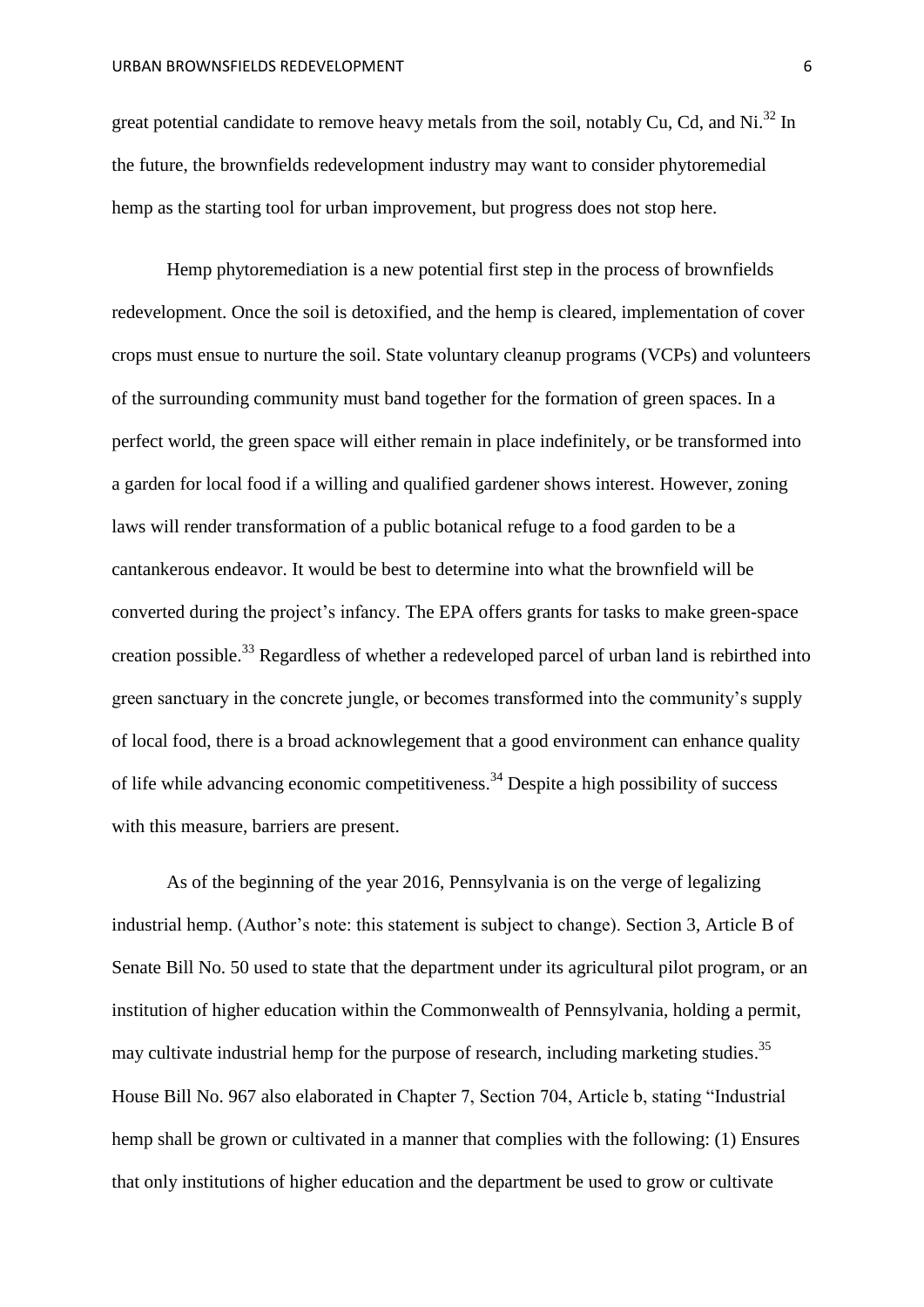industrial hemp and (2) Requires that sites used for growing or cultivating industrial hemp be certified and permitted by and registered with the department.<sup>36</sup> Fortunately, both bills have been amended to allow one to form a contract with the PA department of agriculture without requirement of being in conjunction with an institute of higher education. An individual's growth of industrial hemp would be for one to help implement the Pennsylvania Department of Agriculture's pilot program.<sup>37</sup> Despite individual freedom, regulations are still present, and they are due in part to Congress's Controlled Substances Act of 1970 (CSA), which renders the states' abilities of hemp growth to be far from perfect.

Congress's CSA does not strictly make hemp growth illegal, but it implements harsh controls on its production.<sup>38</sup> It also uses outdated language, citing *Cannabis sativa* as "marijuana", both in the low and high THC varieties, placing public stigma that hemp and marijuana are the same plant. <sup>39</sup> Congress left responsibility of *Cannabis sativa* in the hands of the Drug Enforcement Administration (DEA). For hemp to be grown in the United States, one must acquire a DEA permit to grow the plant, and only for research.<sup>40</sup> Renee Johnson of the CRS argues that even if the DEA were to grant a permit, production could be limited or discouraged due to potential difficulties of collaboration with the DEA for licensing requirements and necessary structural installation to obtain a permit.<sup>41</sup> One must demonstrate that effective security be placed at the production site, including fencing, monitoring system, armed guards, and controlled access. Application requirements are a nonrefundable fee, FBI background checks, and a plethora of documentation also take place. Such tactics and requirements fiercely limit a facility's profitability, therefore rendering hemp growth nearly impossible.<sup>42</sup> Pennsylvania has managed to find the solution to partial legalization, but with just research and market studies allowed, commercial hemp is halted until federal intervention. Hemp phytoremediation will require city-college collaboration, non-profits partnerships, more work than expected, and possibly some hoop-jumping.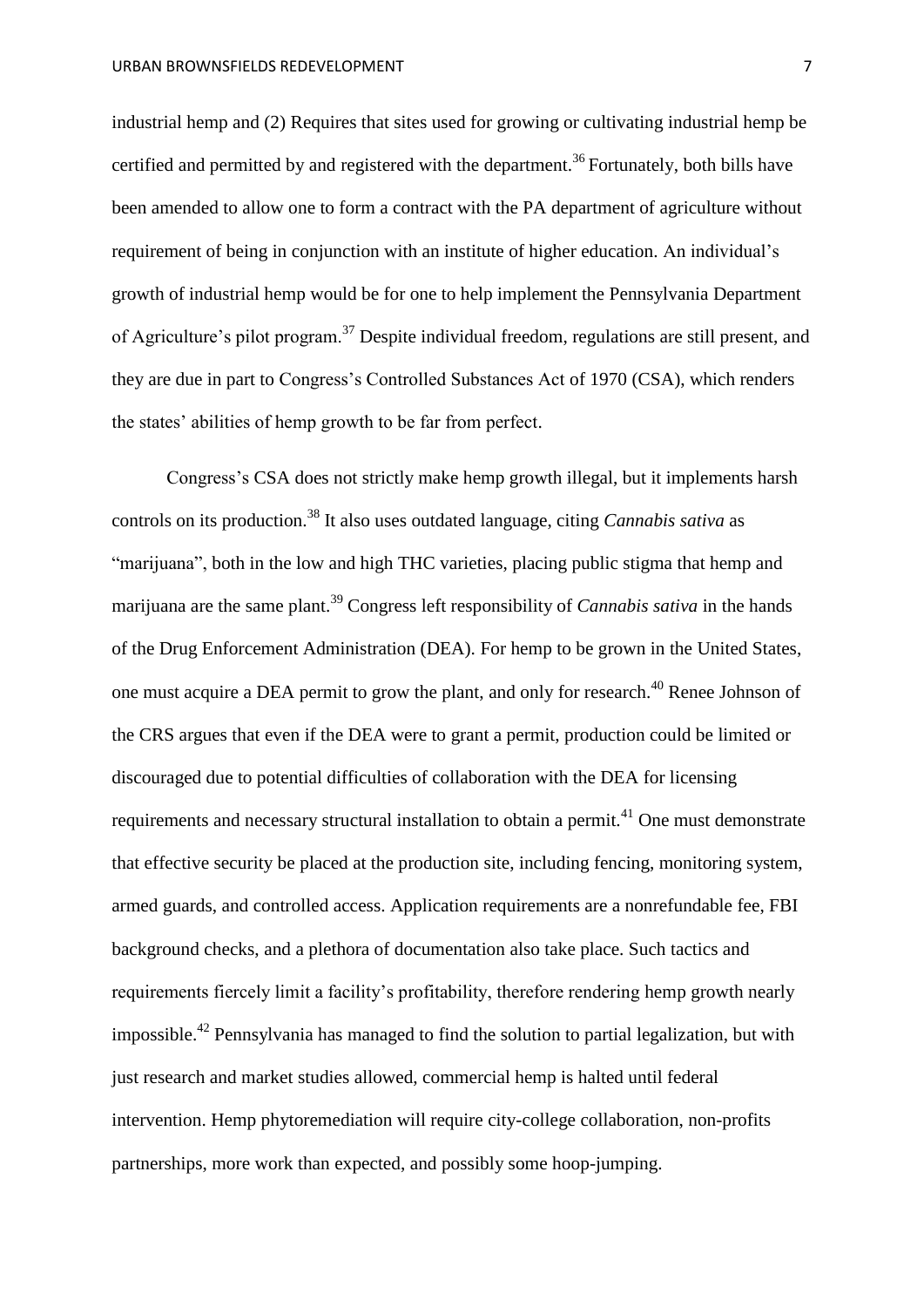If only research is permitted, then commercial growth will not be able to take place. Hemp variety field trials and treatment studies of the plant will provide adequate study data for local and statewide growth, but no freedom would exist for the average farmer to cultivate the revitalized crop. Research will only be effective, and able to generate subsequent profit, if farmers of the state could use the very product of study. Such a case could make one wonder if Pennsylvania's state government will only be able to allow research considering the hemp's safety or physiology upon legalization. Tight restrictions may also place hemp in a negative public light; in essence, when one studies corn or soybean varieties, signs are displayed, indicating what is under scrutiny.<sup>43</sup> One may fear that when the renewed hemp crop comes into place, high electric fences plastered with yellow and red warning signs will display, informing the reader on how much trouble will ensue if they were to even touch the plants. A sustainable crop should not arrive with a surrounding aura of risk and danger. If the Federal government would release its hold on Cannabis of every type, and allow hemp to be grown nationwide and commercially, this would not be the case. Congress needs to take action to differentiate between hemp and marijuana; the Controlled Substances Act created a false and reductionist vernacular about the cannabis plant. If Pennsylvania, or any state, is to make money, create jobs, and grow an industry, then the federal government of the United States must relinquish its chokehold on hemp.

Conversion of tight DEA regulations in conjunction with the CSA are currently out of reach for most states, including Pennsylvania. While the Keystone State may not be able to easily sell its grown product, it could strategize for phase-oriented restorative research- an additive modification of John C. Dernbach's claim for mixed-use and smart growth development. If research may only be done through higher education institutions or agricultural pilot programs, then collaborative strategies should take place. Partnerships, and intricate teamwork between parties are essential.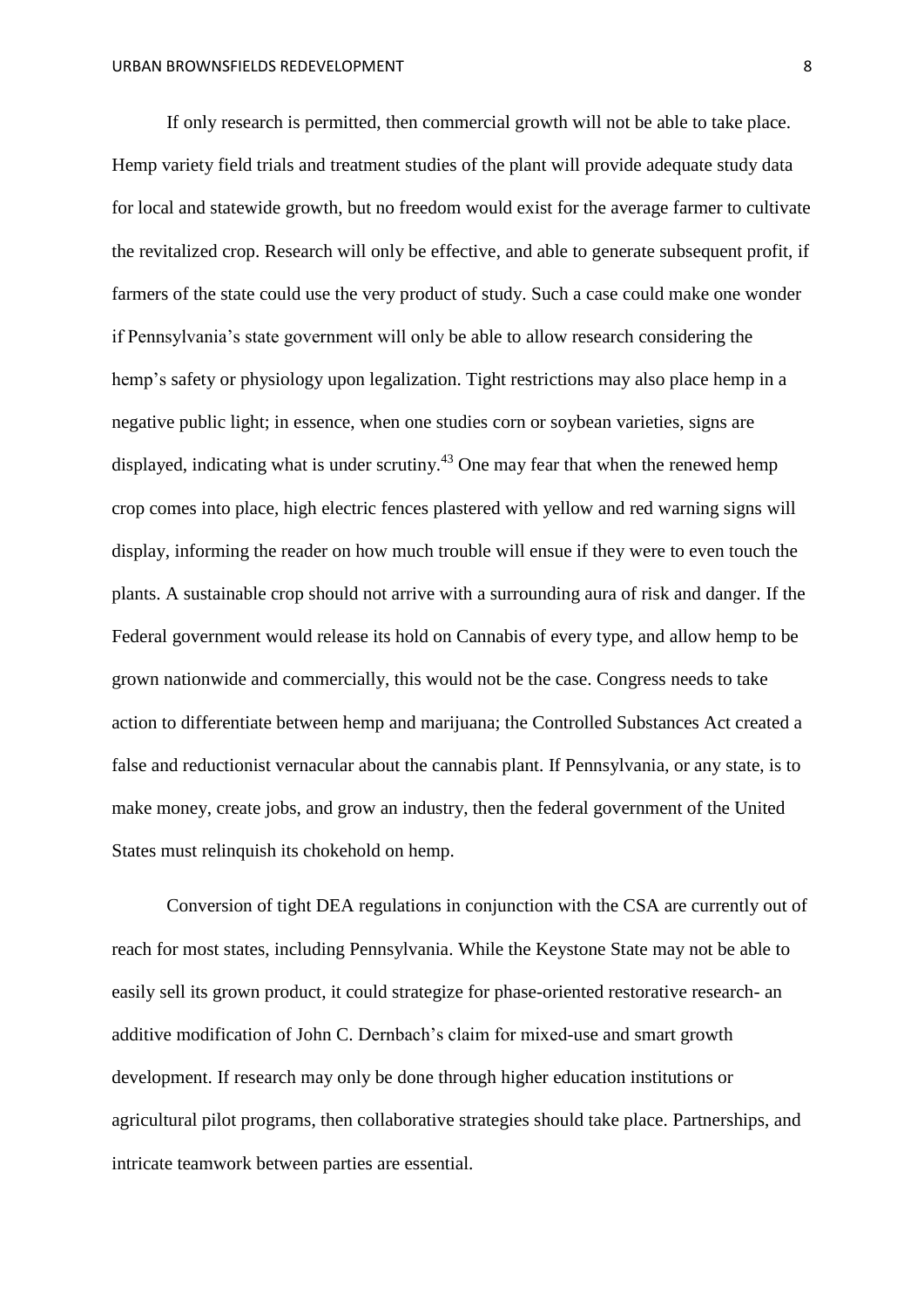Higher education institutions should form partnerships with one or more non-profit organizations concerned with brownfield redevelopment and green space creation. Working within city and state political bodies and respective laws, schools and non-profits must then acquire and rezone city parcels to conduct phytoremedial research, with the school possessing the ulterior motive of institutionally withdrawing from the process after research completion. Conjoining and involved non-profits and the city government will then have dictation over the urban parcel for completion of the phase-oriented restorative research. Hemp has already proven itself to effectively pull contaminants out of the ground, so further study can be done by higher education institutions to identify the best cultivars for the task in areas with redevelopment needs. Urban phytoremedial research on brownfields would likely be possible only for colleges within the vicinity of a city. Usage of urban land by higher education institutions could be feasible since cities, governments, and the institutions within often have existing relationships. With nearby schools taking interest in both academia and community outreach, local government must also act as a major role- player.

With the rise in urban population, cities must take initiatives to secure future quality of life and food supply with a focus on low income communities, as hierarchal oppression never disappears. Gardens, whether used for green space or food, are important for mental and psychological health for those who live in close proximity.<sup>44</sup> Sprawling land-use patterns and fragmented governance inhibit localities' abilities for smart-growth strategies and phaseoriented restorative research. Local and city governments must bring together the three tenants of sustainability into decision-making processes by necessity for future healthy food supply and physiological justice for urbanites.<sup>45</sup> The Mayors Climate Protection Act (MCPA), endorsed by the U.S. Conference of Mayors, is in support of reducing sprawl, promoting transportation alternatives, supporting green buildings, and cutting city power use<sup>46</sup>; Reason behind this event in June of 2005 was the view upon U.S. mayors that the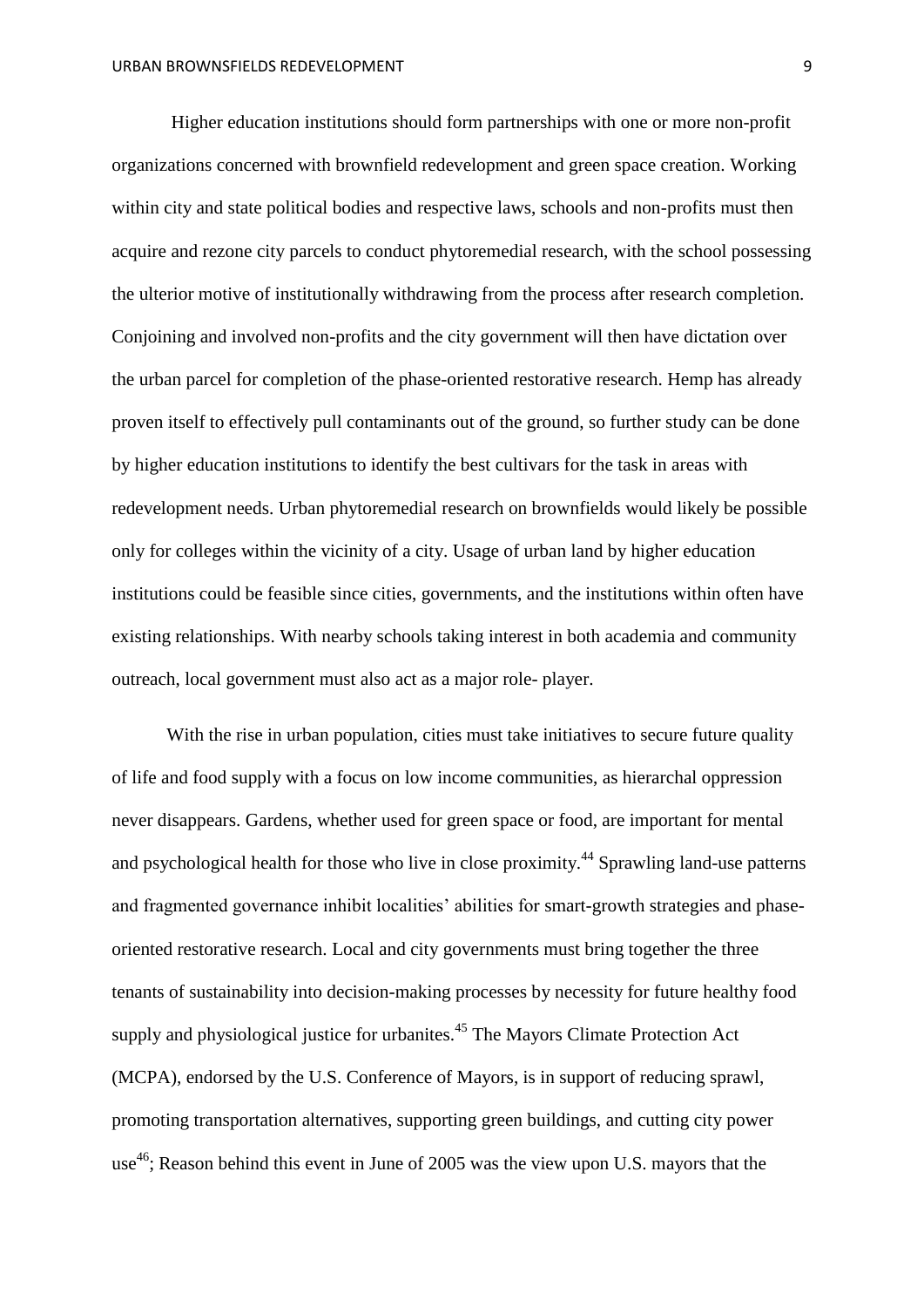federal government was failing to enact on climate change and conservation.<sup>47</sup> Urban gardens fall under the MCPA by ameliorating a city's dependence on imported food and condensing the spread of food sources. An inquiry one may have is how Pennsylvania's hemp industry will benefit.

Urban soil phytoremediation will help the hemp industry get its restart in the two following manners: First, the plant will be advertised in densely populated areas for both its remedial qualities, and its use as starter tool for city improvement. Second, because of the potentially minuscule amount of profit made off of collaborative city-college research projects, Pennsylvania hemp will develop a philanthropic reputation against the pre-existing backdrop of an industrialized society which lauds wealth and materials. Once industrial hemp gets legalized for domestic commercial growth, mercantilism, and manufacture, the public would likely have the desire to support the hemp industry by buying their products. People will learn about the plant's product potential with its dozens of uses, and they will cry out for commercial growth. Urban phytoremedial hemp will not be feasible for profit, but grown in multiple-acre fields, the resource will be a highly viable market in coming years.

To conclude, industrial hemp has a long, rigorous path ahead, and higher education institutions, state and city governments, local communities, non-profits, and Pennsylvania's hemp industry must collaborate to foster a needed renaissance of urban life. Multidisciplinary approaches must be made, and the state must think critically in its implementation of this revitalized crop to avoid corruption and scandal. End products of industrial hemp will exceed the expertise of every party involved; risks must be taken, money must be spent, and the public must be educated. Life, liberty, and the pursuit of happiness is the United States' founding principle; if the government exists to protect the peoples' three basic rights, it must also implement economy, environment, and social justice. Physical health brings about life and happiness, so when the tools and resources exist to fix the lack of urban residents'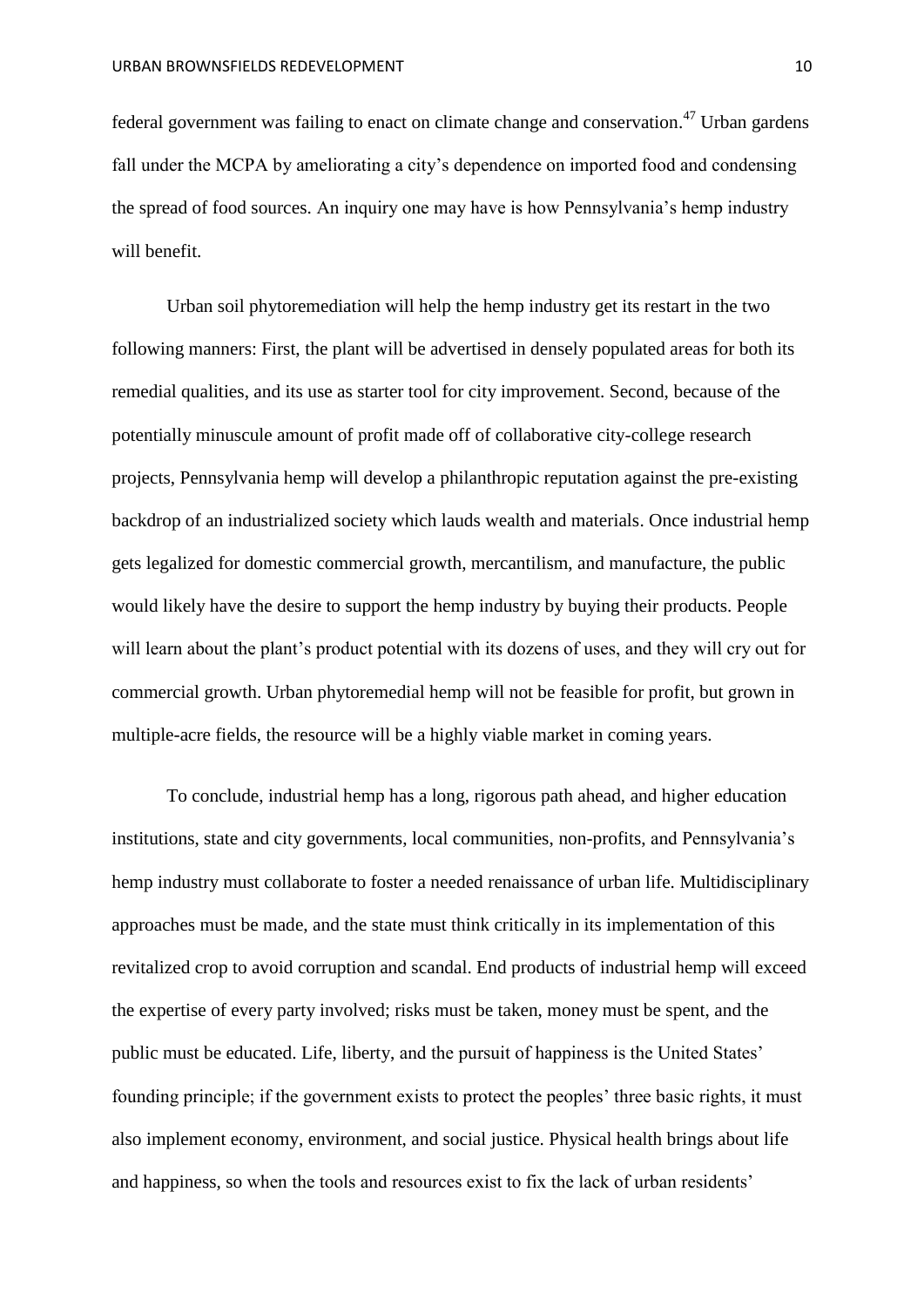accessibility for life and happiness, but the government fails to enact, then two entities occur: 1.) The government has failed its people, and 2.) Responsibility has been placed on smaller political bodies at the origins and sinks of injustice to help bring about a new era of equality.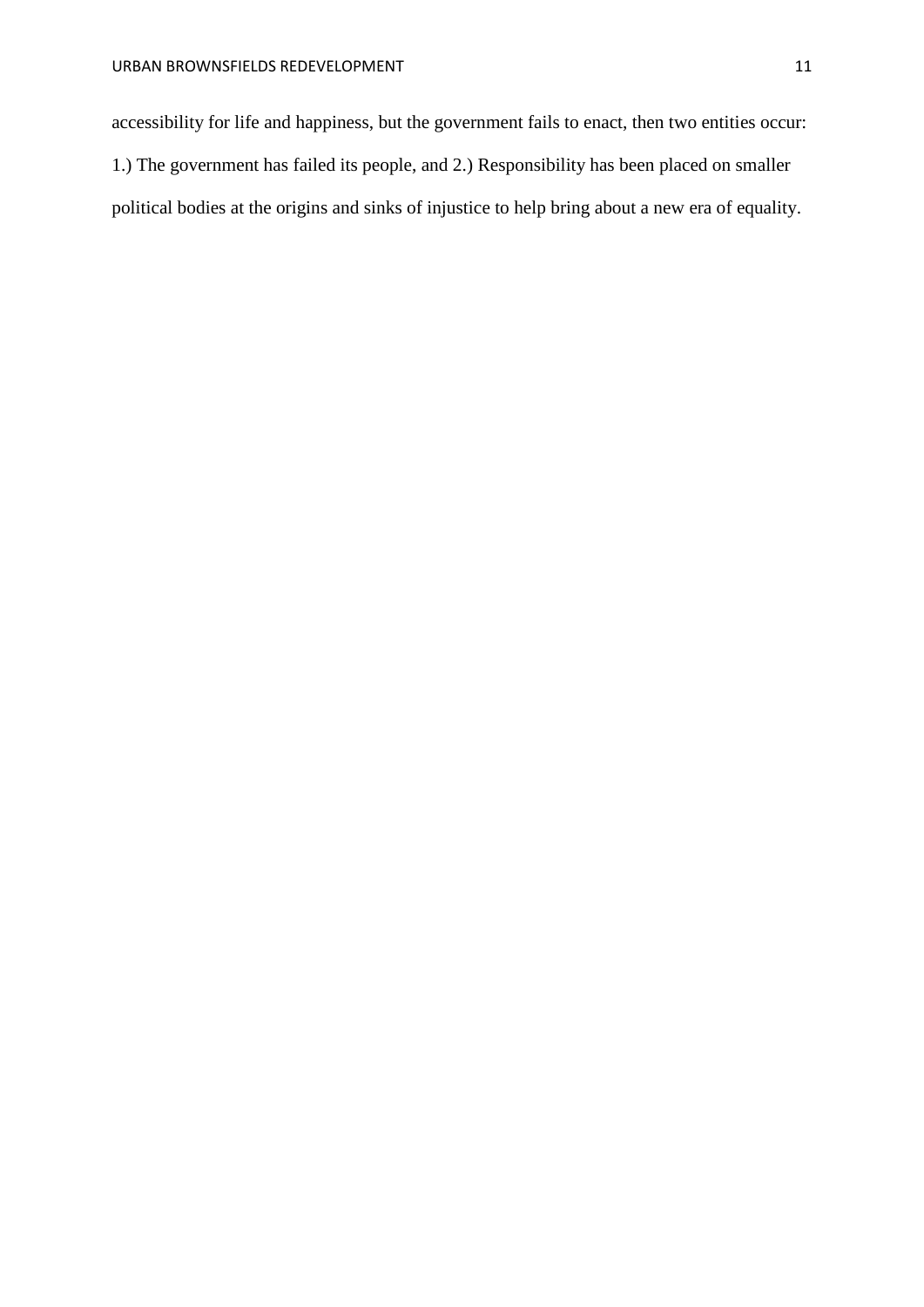## References

- 1. Whaling, Geoff. (January, 2015) *A Case For Pennsylvania.* Retrieved from <http://www.pahic.org/white-papers/>
- 2. Shi, Gangrong., Liu, Caifeng., Cui, Meicheng., Ma Yuhua., Cai Qingsheng (September, 2012). Cadmium Tolerance and Bioaccumulation of 18 Hemp Accessions. *Applied Biochemistry and Biotechnology, Vol. 168*, page no. n/a. Retrieved from [http://link.springer.com/article/10.1007/s12010-011-9382-](http://link.springer.com/article/10.1007/s12010-011-9382-0/fulltext.html#copyrightInformation) [0/fulltext.html#copyrightInformation](http://link.springer.com/article/10.1007/s12010-011-9382-0/fulltext.html#copyrightInformation)
- 3. Eisen, J.B. (2009). Brownfields Development: From Individual Sites to Smart Growth. *Agenda for a Sustainable America* (57). Location: Washington, D.C. Environmental Law Institute
- 4. *See supra note* 3, at 57
- 5. *See supra note* 3, at 58
- 6. *Id.*
- 7. *See supra note* 3, at 59
- 8. *Id.*
- 9. "Pennsylvania was founded on hemp" (Stark, "Ten Things You Never Knew PA Hemp History," para. 3). Retrieved from [http://www.pahic.org/ten-things-you-never](http://www.pahic.org/ten-things-you-never-knew-about-pa-hemp-history/)[knew-about-pa-hemp-history/](http://www.pahic.org/ten-things-you-never-knew-about-pa-hemp-history/)
- 10. General Hemp Information. *General Hemp Information, Uses, Facts*. (Hemp Basics ©, 2016, para. 1-3, 5).
- 11. Kane, M. (1997). *Four Basic Uses*. Retrieved from [http://www.pahic.org/four-basic](http://www.pahic.org/four-basic-uses/)[uses/](http://www.pahic.org/four-basic-uses/)
- 12. Johnson, R. (2014, June) *Hemp as an Agricultural Commodity*. (4) (CRS Report No. RL32725). Retrieved from<http://www.pahic.org/white-papers/>
- 13. *See supra note* 12, at 4
- 14. *See supra note* 12, at 5
- 15. *See supra note* 2 at Introduction
- 16. *See supra note* 2 at Materials and Methods, Experimental Setup
- 17. *See supra note 2* at Materials and Methods, Evaluation of Plant Growth and Metal Accumulation
- 18. *See supra note* 17
- 19. *See supra note* 2 at Results- Tab. 2
- 20. *See supra note 2* at Results- Cd Accumulation, Tab. 3
- 21. *See supra note 2* at Results- Pigment Contents, Fig. 2
- 22. *See supra note 2* at Abstract
- 23. Ahmad, R. et. al. (2 February 2016). Phytoremediation Potential of Hemp (Cannabis sativa L.): Identification and Characterization of Heavy Metals Responsive Genes. *CSWAC, 44*(2)*,* 107-218 doi: 10.1002/clen.201500117 at 195
- 24. *Ibid.,* 23 at Abstract & 196
- 25. *Ibid.,* 23 at 197
- 26. *Id.*
- 27. *Id.*
- 28. *Id.*